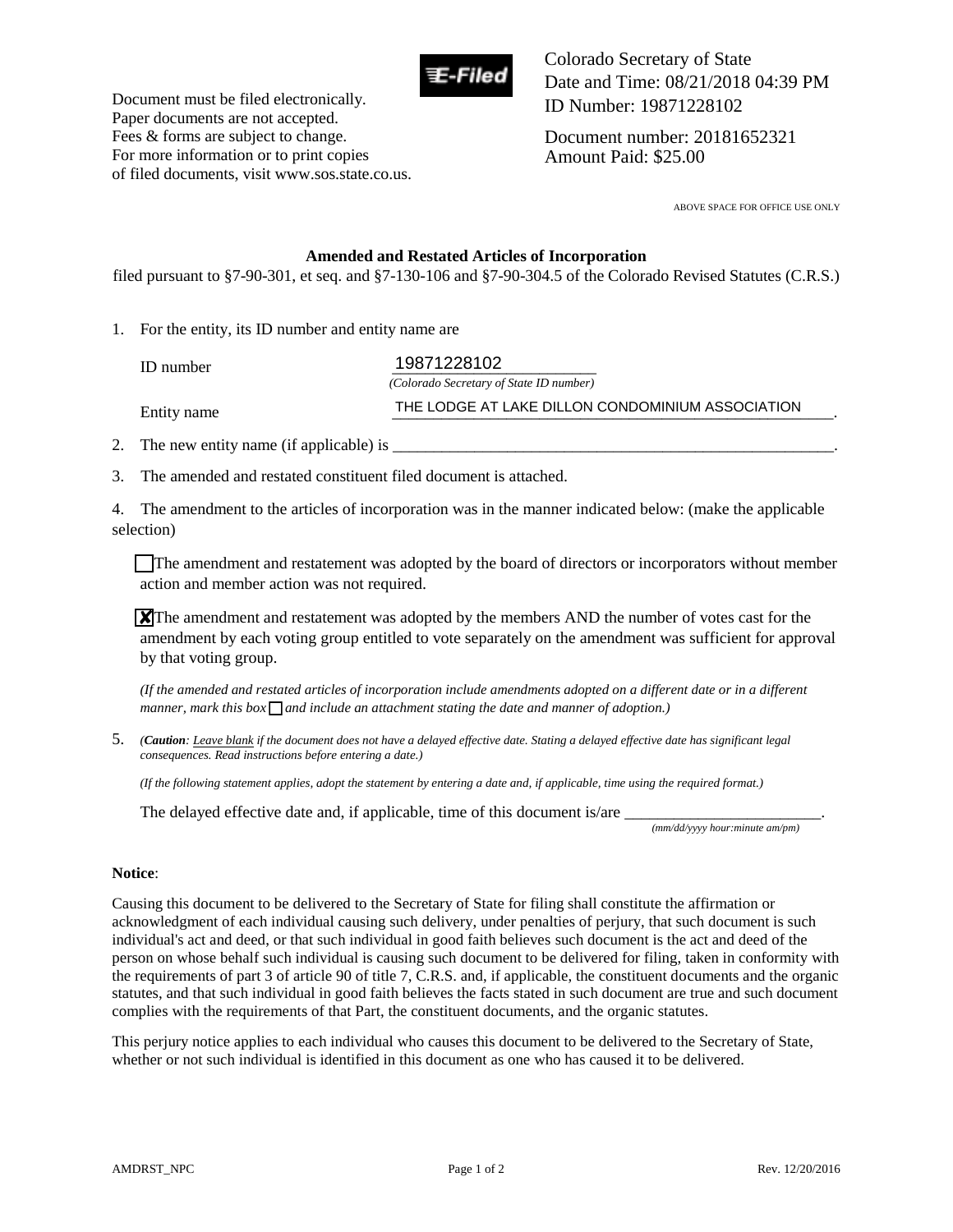6. The true name and mailing address of the individual causing the document to be delivered for filing are

| ming are | Firmin                       | David                                                   |                   |          |
|----------|------------------------------|---------------------------------------------------------|-------------------|----------|
|          | (Last)                       | (First)                                                 | (Middle)          | (Suffix) |
|          | 555 Zang St., Suite 100      |                                                         |                   |          |
|          | HindmanSanchez P.C.          | (Street name and number or Post Office Box information) |                   |          |
|          | Lakewood                     | CO                                                      | 80228             |          |
|          | (City)                       | (State)<br><b>United States</b>                         | (Postal/Zip Code) |          |
|          | $(Province - if applicable)$ | $(Country - if not US)$                                 |                   |          |

*(If the following statement applies, adopt the statement by marking the box and include an attachment.)* 

 This document contains the true name and mailing address of one or more additional individuals causing the document to be delivered for filing.

#### **Disclaimer:**

This form/cover sheet, and any related instructions, are not intended to provide legal, business or tax advice, and are furnished without representation or warranty. While this form/cover sheet is believed to satisfy minimum legal requirements as of its revision date, compliance with applicable law, as the same may be amended from time to time, remains the responsibility of the user of this form/cover sheet. Questions should be addressed to the user's legal, business or tax advisor(s).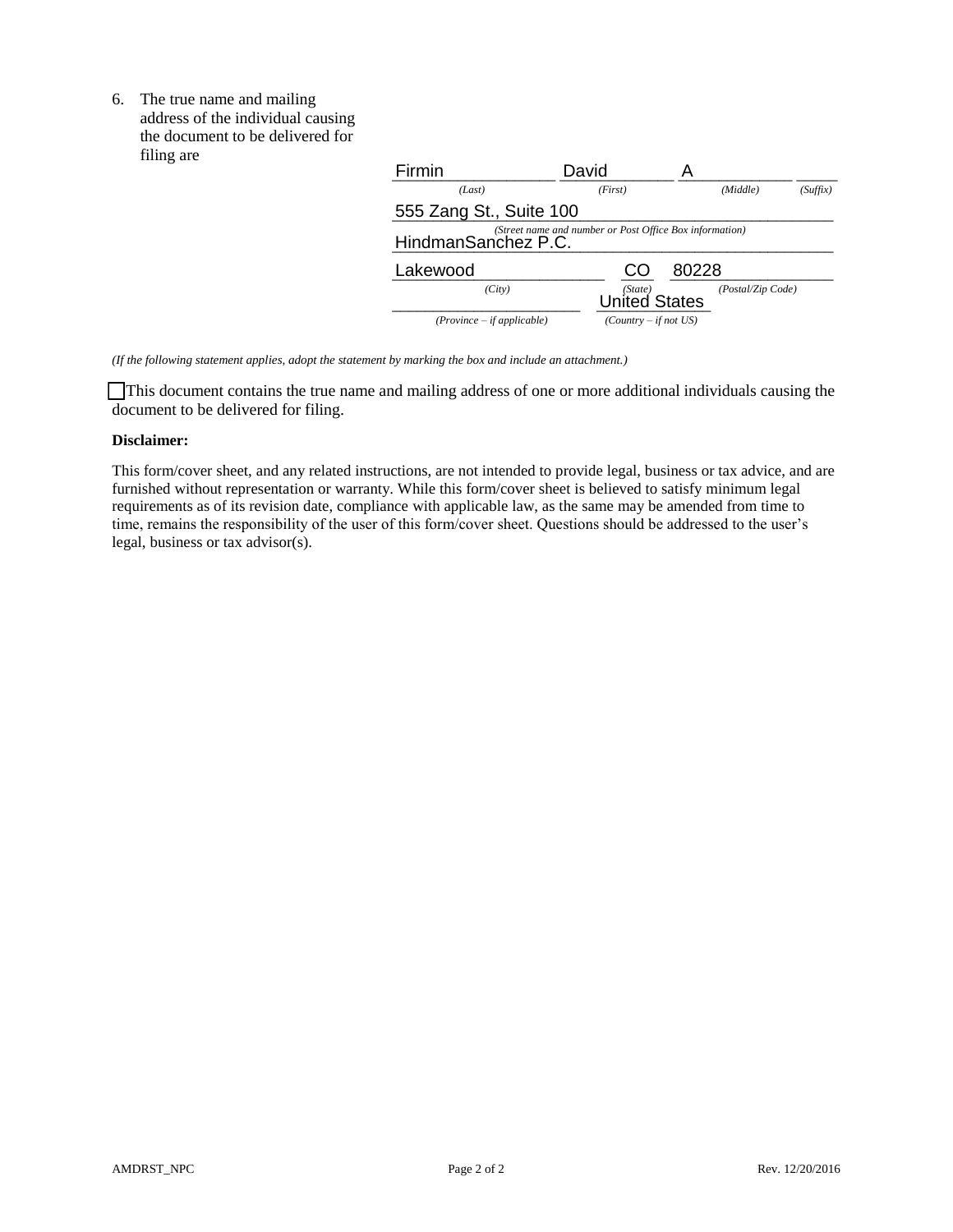# **AMENDED AND RESTATED ARTICLES OF INCORPORATION FOR THE LODGE AT LAKE DILLON CONDOMINIUM ASSOCIATION** (A Nonprofit Corporation)

The undersigned signs and acknowledges, for delivery to the Secretary of State of Colorado, these Amended and Restated Articles of Incorporation under the Colorado Revised Nonprofit Corporation Act.

## **RECITALS**

The Lodge at Lake Dillon Condominium Association, a Colorado nonprofit corporation ("Association"), certifies to the Secretary of State of Colorado that:

By their signature below, the president and secretary of the Board of Directors certify these Amended and Restated Articles of Incorporation received the affirmative vote of Members holding at least a majority of the votes entitled to be cast who were present and voting, in person or by proxy, at a regular or special meeting of the Members at which a quorum was present;

The provisions set forth in these Amended and Restated Articles of Incorporation supersede and replace the existing Articles of Incorporation and all amendments;

The Association desires to amend and restate its Articles of Incorporation currently in effect as set forth below and that the Articles of Incorporation of the Association are hereby amended by striking in their entirety Articles First through Ninth, inclusive, and by substituting the following:

# **ARTICLE 1. NAME**

The name of the corporation is The Lodge at Lake Dillon Condominium Association (the "Association").

## **ARTICLE 2. DURATION**

The duration of the Association shall be perpetual.

# **ARTICLE 3.**

## **DEFINITIONS**

06572301.DOCX;1 The definitions set forth in the Condominium Declaration for The Lodge at Lake Dillon,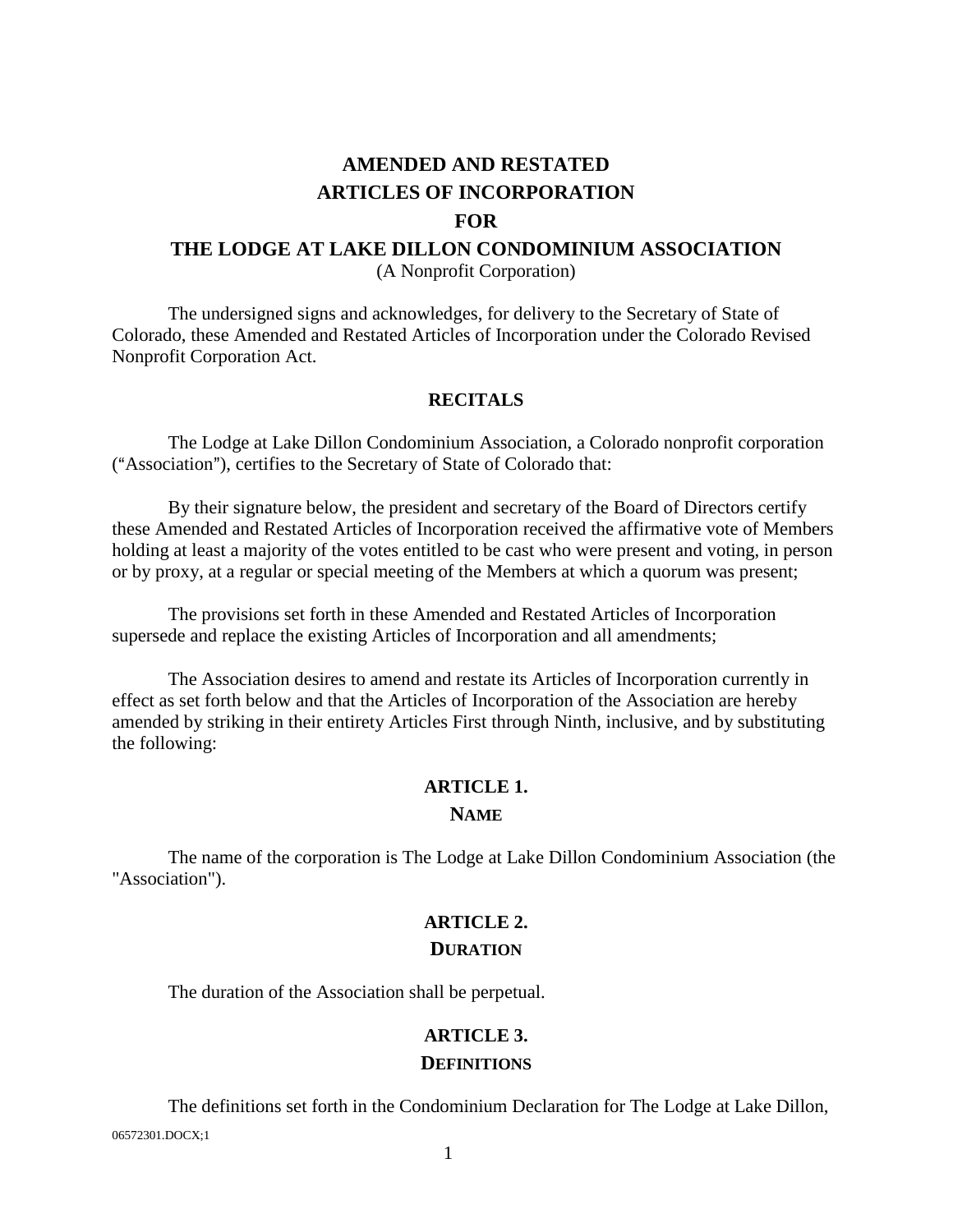as amended, ("Declaration") shall apply to all capitalized terms contained in these Articles, unless otherwise noted or the context provides otherwise.

# **ARTICLE 4. NONPROFIT**

The Association shall be a nonprofit corporation, without shares of stock.

# **ARTICLE 5.**

# **PURPOSES AND POWERS OF ASSOCIATION**

The purposes for which the Association is formed are as follows:

(a) To operate and manage the common interest community known as "The Lodge at Lake Dillon," a condominium community, and to operate and manage the Property and Common Elements included within the Community, situated in Summit County, Colorado, subject to the Declaration, plats, Maps, Bylaws and such Rules and Regulations as the Board of Directors may from time to time adopt, for the purposes of enhancing and preserving the value of the Property;

(b) To maintain The Lodge at Lake Dillon as a community of the highest quality and value, and to enhance and protect the Property's value, desirability and attractiveness;

(c) To perform all acts and services and exercise all powers and duties in accordance with the requirements for an association of owners charged with the administration of the Property under the terms of the Colorado Common Interest Ownership Act, as amended (the "Act") and as applicable to common interest communities created prior to July 1, 1992, and as set forth in the Declaration;

(d) To act for and on behalf of the Members of the Association in all matters deemed necessary and proper for the protection, maintenance, and improvement of the lands and improvements owned by the Members and this Association;

(e) To provide for administration, maintenance, preservation, improvement, and architectural review as contained in the Declaration;

(f) To promote, foster, and advance the health, safety, and welfare of the residents;

(g) To do any and all permitted acts suitable or incidental to any of the foregoing purposes and objects to the fullest extent permitted by law, and do any and all acts that, in the opinion of the Board, will promote the common benefit and enjoyment of the unit owners, occupants, residents within The Lodge at Lake Dillon Community, and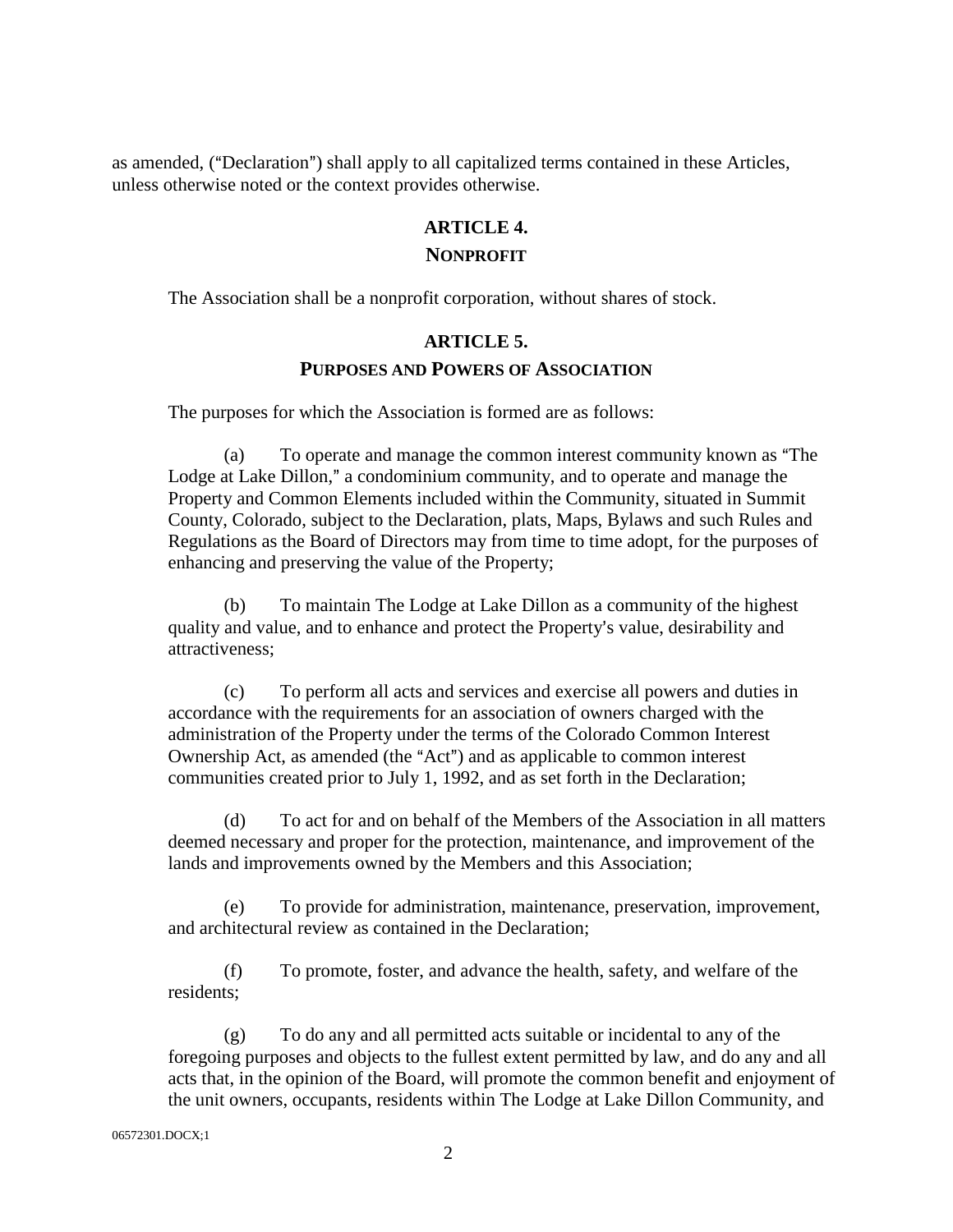to have and to exercise any and all powers, rights, and privileges which are granted under the Act, the Declaration, Bylaws, and the laws applicable to a nonprofit corporation of the State of Colorado.

The foregoing statements of purpose shall be construed as a statement of both purposes and powers. The purposes and powers stated in each clause shall not be limited or restricted by reference to or inference from the terms or provisions of any other clause, but shall be broadly construed as independent purposes and powers.

## **ARTICLE 6. ELIMINATION OF CERTAIN LIABILITIES OF DIRECTORS**

There shall be no liability, either direct or indirect, of any Director acting within the scope of his or her duties as a Director, or any other person serving the Association at the direction of the Board of Directors without compensation, to the Association or to its Members for monetary damages for breaches of fiduciary duties arising out of such services. Notwithstanding the foregoing, this provision shall not eliminate the liability of a Director to the Association or its Members for any breach, act, omission, or transaction for which the Act or the Colorado Revised Nonprofit Corporation Act expressly prohibits elimination of liability.

# **ARTICLE 7. MEMBERSHIP RIGHTS AND QUALIFICATIONS**

There shall be one membership for each Unit owned within the Community. This membership shall be automatically transferred upon the conveyance of that Unit. The authorized number and qualifications of Members of the Association, the voting and other rights and privileges of Members, Members' liability for Assessments, and the method of collection of Assessments shall be contained in the Declaration, the Articles of Incorporation and Bylaws of the Association.

# **ARTICLE 8.**

## **PRINCIPAL OFFICE AND REGISTERED AGENT**

The current principal office of the Association is 220 E LaBonte St., Dillon, CO 80435. The current registered agent of the Association is Michael J. Kurth at the registered address of 610 E. Main #15, Frisco, CO 80443. The principal office and the registered agent and office of the Association may change from time to time, by action of the Board of Directors.

# **ARTICLE 9. BOARD OF DIRECTORS**

The business and affairs of the Association shall be conducted, managed and controlled by a Board of Directors. The Board of Directors may consist of any number between three and seven persons. This number is set forth in the Bylaws and may be changed by a duly adopted

06572301.DOCX;1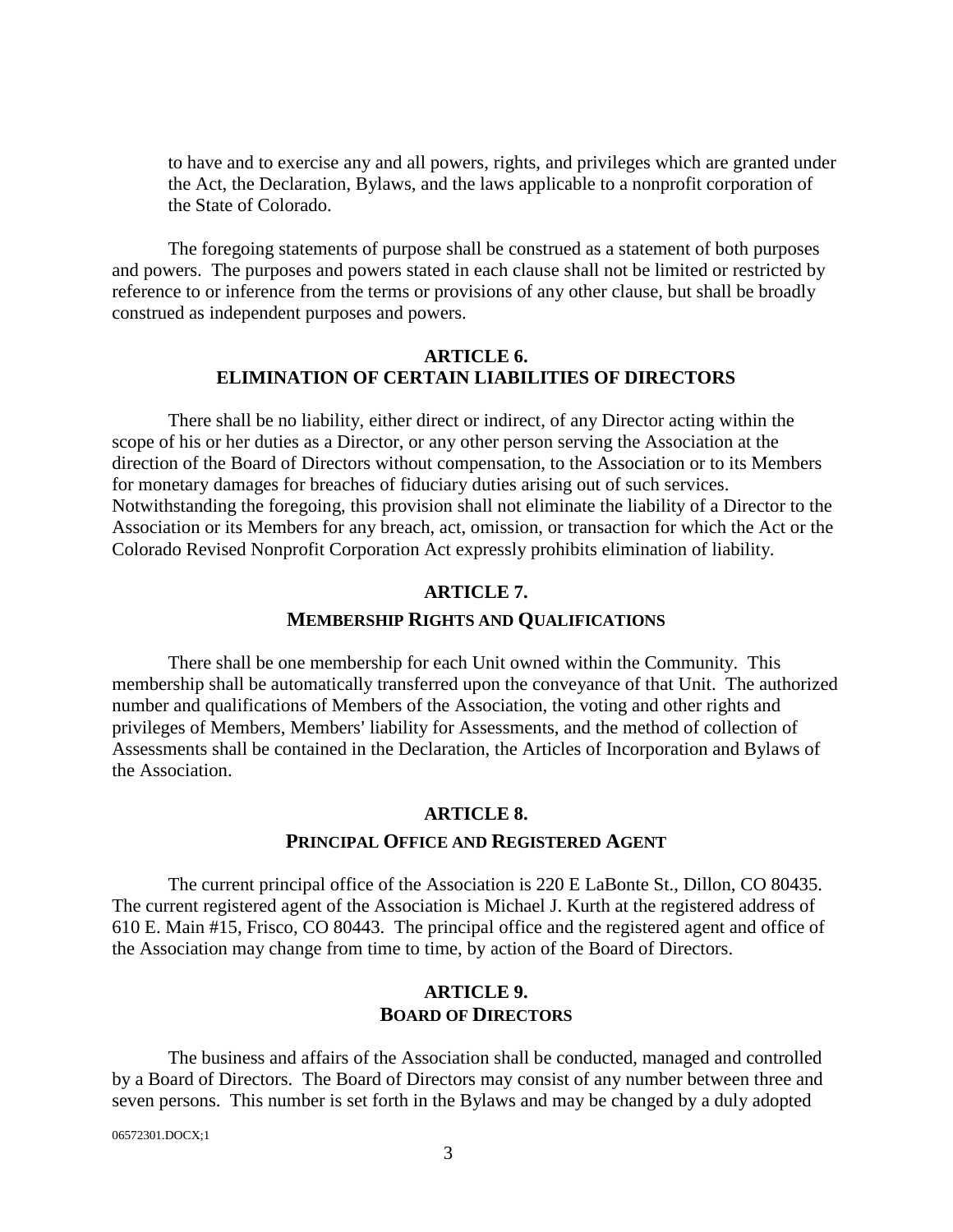amendment to the Bylaws.

#### ARTICLE 10.

### AMENDMENT

Amendment of these Articles shall require the affirmative vote of Members holding at least a majority of the votes entitled to be cast who are present and voting, in person or by proxy, at a regular or special meeting of the Members at which a quorum is present; provided, however, that no amendment to these Articles of Incorporation shall be contrary to or inconsistent with the provisions of the Declaration.

## ARTICLE 1L

#### **DISSOLUTION**

In the event of the dissolution of the Association as a corporation, either voluntarily or involuntarily by the Members, by operation of law, or otherwise, the assets of the Association shall be distributed in accordance with the Colorado Revised Nonprofit Corporation Act.

#### ARTICLE 12.

## INTERPRETATION

The terms and provisions of the Declaration are incorporated by reference when necessary to interpret, construe or clarify the provisions of these Articles. In the event of conflict, the terms and provisions of the Declaration shall control over these Articles of Incorporation.

IN WITNESS WHEREOF, the undersigned has signed these Amended and Restated Articles of Incorporation on this 21st day of August, 2018.

> THE LODGE AT LAKE DILLON CONDOMINIUM ASSOCIATION, a Colorado nonprofit corparation,

President

Treasurer

06696865.DOCX; I